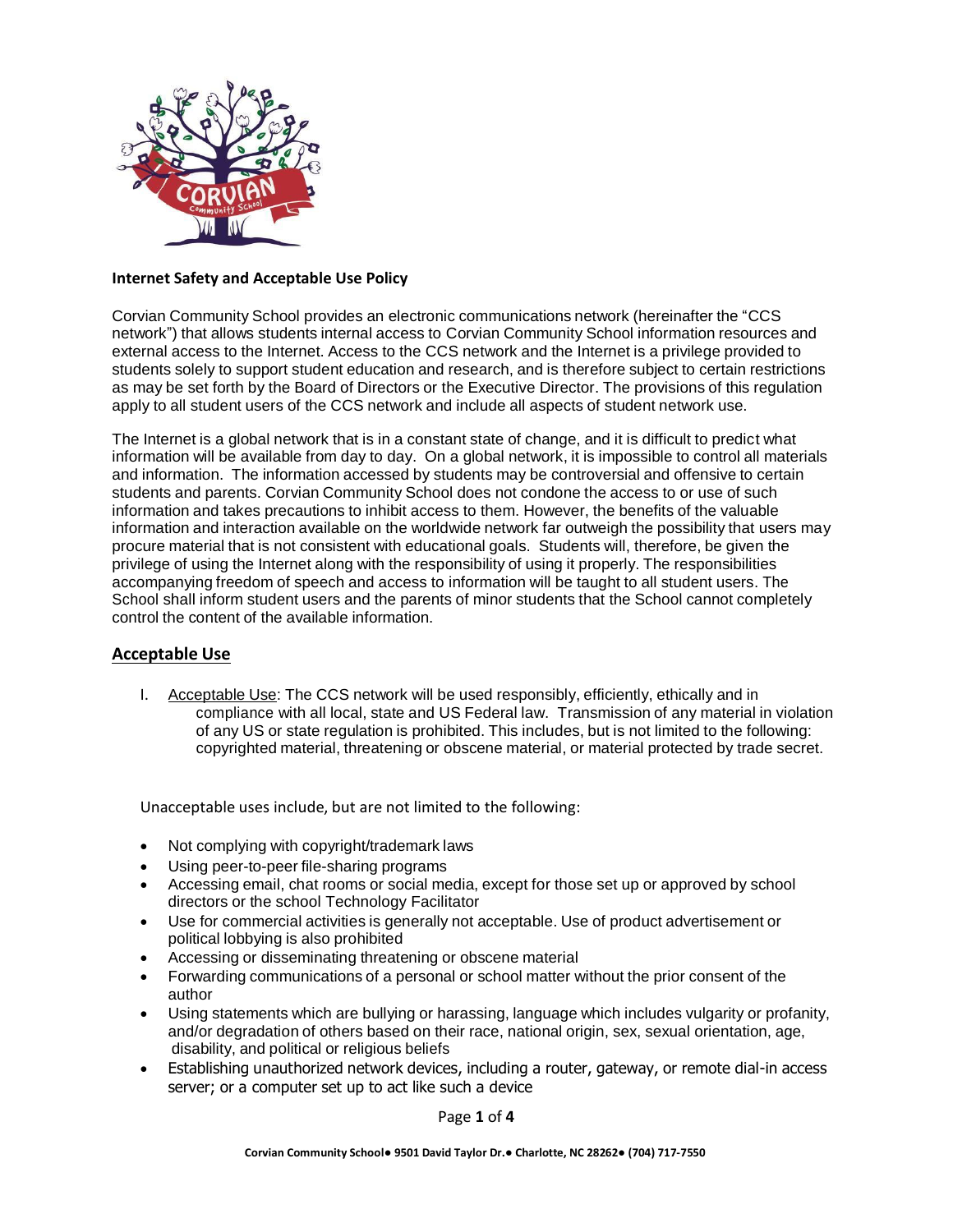- Engaging in network packet sniffing or snooping
- Operating network servers of any sort in violation of CCS guidelines
- Setting up a system to appear like another authorized system on the network
- Use of another user's User ID without his or her authorization
- Accessing or transmitting information that belongs to another user or for which no authorization has been granted
- Any attempt to make unauthorized changes to information stored on School's computer systems
- Unauthorized copying of information stored on School's computer systems
- Tapping phone or network lines in violation of any federal or state law
- Any action that jeopardizes the availability or integrity of any School computing, communication, or information resource
- Use of CCS resources that interferes with work of other students, employees, or the normal operation of the school's computing systems
- Any attempt to bypass the school's security systems
- Copying or distributing without authorization software licensed to School
- Use of School-owned resources for commercial purposes
- Use of electronic mail messages or Internet pages that constitute invasion of privacy, harassment, defamation, threats, intimidation, unwarranted annoyance or embarrassment, or discrimination based on race, sex, national origin, disability, age, religion, or sexual orientation

### Network Etiquette

Users are expected to abide by the generallyaccepted rules of network etiquette. These include, but are not limited to, the following:

- 1. Be polite. Use good character and appropriatelanguage.
- 2. Do not reveal your personal address or phone number or those of others in social communication situations.

## Penalties for Unacceptable Use

Students who violate any of the above Acceptable Use policies and guidelines can be subject to the following:

- Suspension or removal of user privileges
- Disciplinary consequences set forth in the Parent/Student Handbook, which may include long-term suspension or expulsion from the school
- Possible prosecution or civil penalties under federal or state law

Disciplinary actions for staff or faculty who violate the above policies and guidelines will be determined by the school director and/or the Board of Directors according to the type and severity of the violation.

II. Privilege- Access is a privilege, not a right. Inappropriate use will result in disciplinary action by the school directors.

## III. Privacy/Monitoring

Files stored on the Corvian Community School server, electronic mail, and other school equipment is not private and may be subject to inspection and/or monitoring. Users of the Internet/intranet are hereby informed that there can be no expectation of privacy, as designated Corvian Community School staff reserve authority to monitor and examine all system activities to ensure their proper use.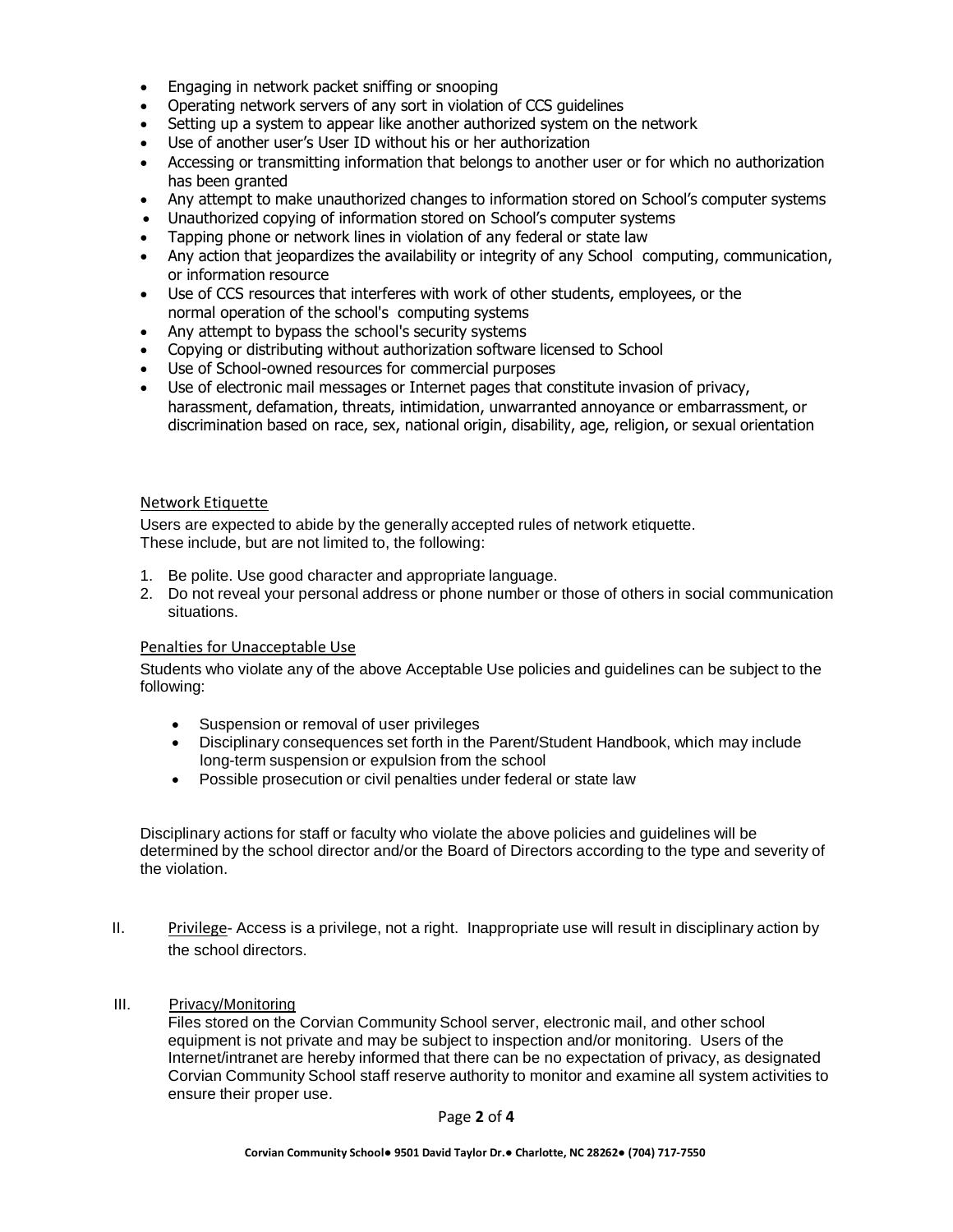## V. Disclaimer

Corvian Community School makes no warranties of any kind, whether expressed or implied, for the services it provides. Corvian Community School will not be responsible for any damages suffered. This includes loss of data resulting from delays, non-deliveries, mis-deliveries, or service interruptions caused by its own negligence, errors, or omissions. Use of any information obtained via the Internet is at the user's risk. Corvian Community School specifically denies any responsibility for the accuracy or quality of information obtained through its services.

## **Internet Safety**

It is the policy of Corvian Community School to:

- prevent access where feasible/practical by minors to inappropriate material via the internet, electronic mail, or other forms of direct electronic communications.
- prevent unauthorized use and other unlawful activity
- prevent unauthorized use, disclosure or dissemination of personal information regarding minors
- comply with the Children's Internet Protection Act [Pub. L. No. 106-544 and 47 USC 254(h)].
- 1. To the extent practical, Corvian Community School uses filtering mechanisms that deny access to material that is obscene, lewd, indecent, inappropriate for, or harmful to minors.
- 2. As required by the Children's Internet Protection Act, all material which is considered obscene or child pornography, along with any materials deemed harmful to minors will be blocked.
- 3. The faculty and staff Corvian Community School will educate and monitor students using the network and the internet. All staff are responsible for reporting non-compliance to the school Director.
- 4. Under the approval and supervision of the School Director, filtering systems may be removed or minimalized to allow for legitimate research of other purposes deemed lawful.

### *Legal References:*

U.S. Const. Amen. 1 Electronic Communications Privacy Act 18 U.S.C.A. § 2510-2522 Family Educational Rights and Privacy Act Children's Internet Protection Act of 2000 (CIPA) 47 U.S.C § 254 PL § 106-554 N.C.G.S. Sect. 147-33.111 SBE EEO-C-018, SB991, 2004

The Internet Safety and Acceptable Use Policy was adopted by the Board of Directors at a public meeting, following normal public notice of said meeting.

### **Adoption Date: September 9, 2014**